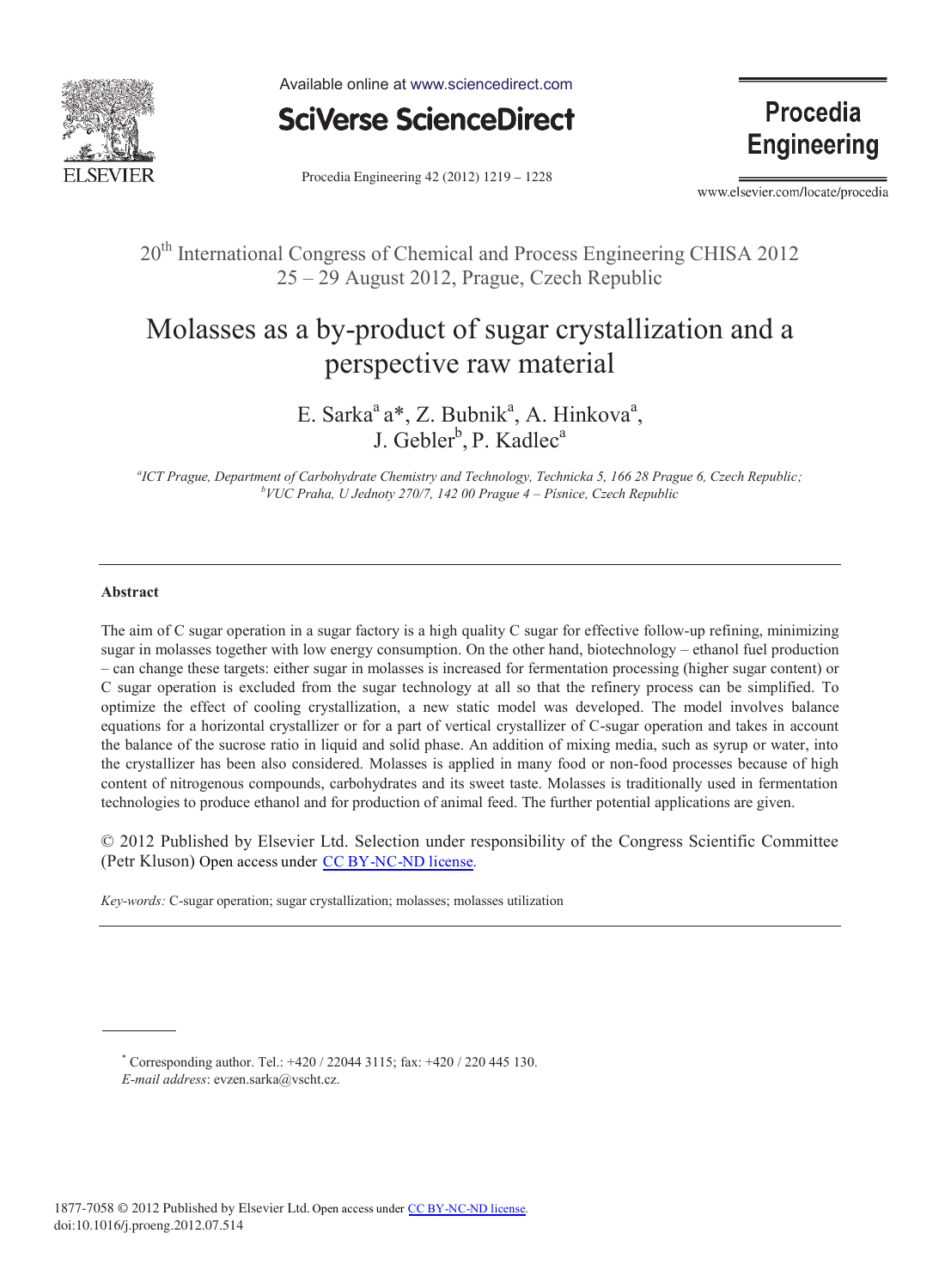| Nomenclature              |                    |                                                                                |  |
|---------------------------|--------------------|--------------------------------------------------------------------------------|--|
|                           |                    |                                                                                |  |
| Symbols and units:        |                    |                                                                                |  |
| $\mathfrak a$             |                    | $(m^2 \text{ kg}^{-1})$ Specific surface area                                  |  |
| $\overline{A}$            | (m <sup>2</sup> )  | Interfacial surface area                                                       |  |
| b,m                       | (1)                | Constants in the Polish test                                                   |  |
| Gr                        | (1)                | Grut number; $Gr = Nc/W$                                                       |  |
| $Gr_{e}$                  | (1)                | Standard (effective) Grut number of molasses                                   |  |
| $H_0$                     | (1)                | Herzfeld number (ratio P/W), sucrose solubility in water at given temperature  |  |
| $H_I$                     | (1)                | Herzfeld number (ratio P/W); solubility in water containing non sugars         |  |
| Kn                        | (1)                | Coefficient of saturation; $Kn = H_1/H_0$                                      |  |
| Kp                        | (1)                | Coefficient of supersaturation; $Kp = (P/W)/H_1$                               |  |
| L                         | (mm)               | Average crystal length                                                         |  |
| $\boldsymbol{m}$          | (t/h)              | Mass flow rate                                                                 |  |
| $m_i$                     | (t)                | Weight content of a crystallizer $j$                                           |  |
| Nc                        |                    | $(\%$ wt.) Nonsugar content; Nc = S - P                                        |  |
| OK                        | $(\%)$             | Crystal content                                                                |  |
| Р                         |                    | (% wt.) Sugar content, polarization                                            |  |
| $\varrho$                 | $(\%)$             | Purity (sugar content in dry substance); $Q = 100.P/S$                         |  |
| $r_{s}$                   | $(\%)$             | Addition ratio (flow rate of added water or syrup/flow rate of the massecuite) |  |
| ${\cal S}$                |                    | $(\%$ wt.) Dry substance content                                               |  |
| $S_{eC}$                  |                    | (% wt.) Dry substance content after optimized syrup addition                   |  |
| t                         | $(^{\circ}C)$      | Temperature                                                                    |  |
| T                         | (K)                | Absolute temperature                                                           |  |
| W                         |                    | $(\%$ wt.) Water content, $W = 100 - S$                                        |  |
| х                         | (1)                | Formal molar fraction of dry substance                                         |  |
| $\boldsymbol{\mathit{K}}$ |                    | Constant in Wagnerowski equation                                               |  |
| $\mu$                     | (Pa.s)             | Dynamic viscosity                                                              |  |
| $\tau$                    | (h)                | Time                                                                           |  |
| $\mathcal V$              | $(g.m^2.min^{-1})$ | Crystallization rate                                                           |  |
|                           |                    |                                                                                |  |
|                           |                    |                                                                                |  |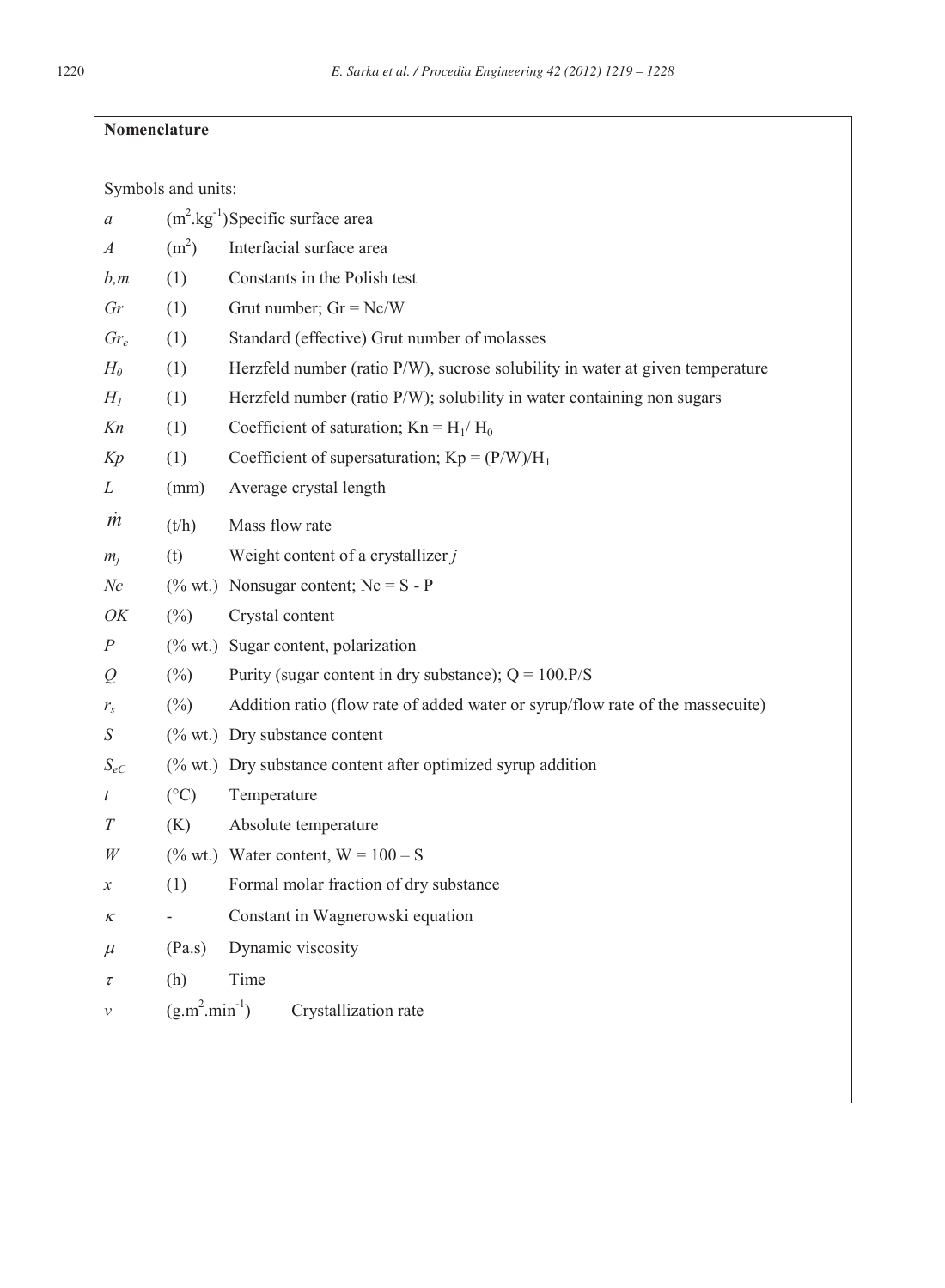| Indexes:         |                                                                                            |  |
|------------------|--------------------------------------------------------------------------------------------|--|
| C                | C massecuite                                                                               |  |
| CK               | Crystals in C massecuite                                                                   |  |
|                  | Stage of a vertical crystallizer or a part of horizontal crystallizer in C sugar operation |  |
| mix              | Massecuite after mixing with water or syrup                                                |  |
| МL               | Mother liquor                                                                              |  |
| $\boldsymbol{n}$ | Saturated solution                                                                         |  |
| od               | Output (input into centrifuges)                                                            |  |
| real             | Measured value                                                                             |  |
|                  |                                                                                            |  |

# **1. Introduction**

The aim of C sugar (after product) operation in a sugar factory is a production of high quality C sugar for effective follow-up refining, minimizing sugar in molasses together with low energy consumption. The C sugar operation involves vacuum evaporating crystallization of C massecuite, desugarizing during retention time in cooling crystallizers, centrifugation to separate molasses from C sugar and following affination of C sugar.

However, an implementation of some biotechnologies, like bio-ethanol production, can affect above mentioned targets of traditional sugar technology: either the sugar content in molasses needs to be increased for fermentation process, or C sugar operation is excluded from the sugar technology at all (Fig. 1). That is why the refinery process can be simplified.



Fig. 1. Simplified scheme of the sugar technology completed with fermentation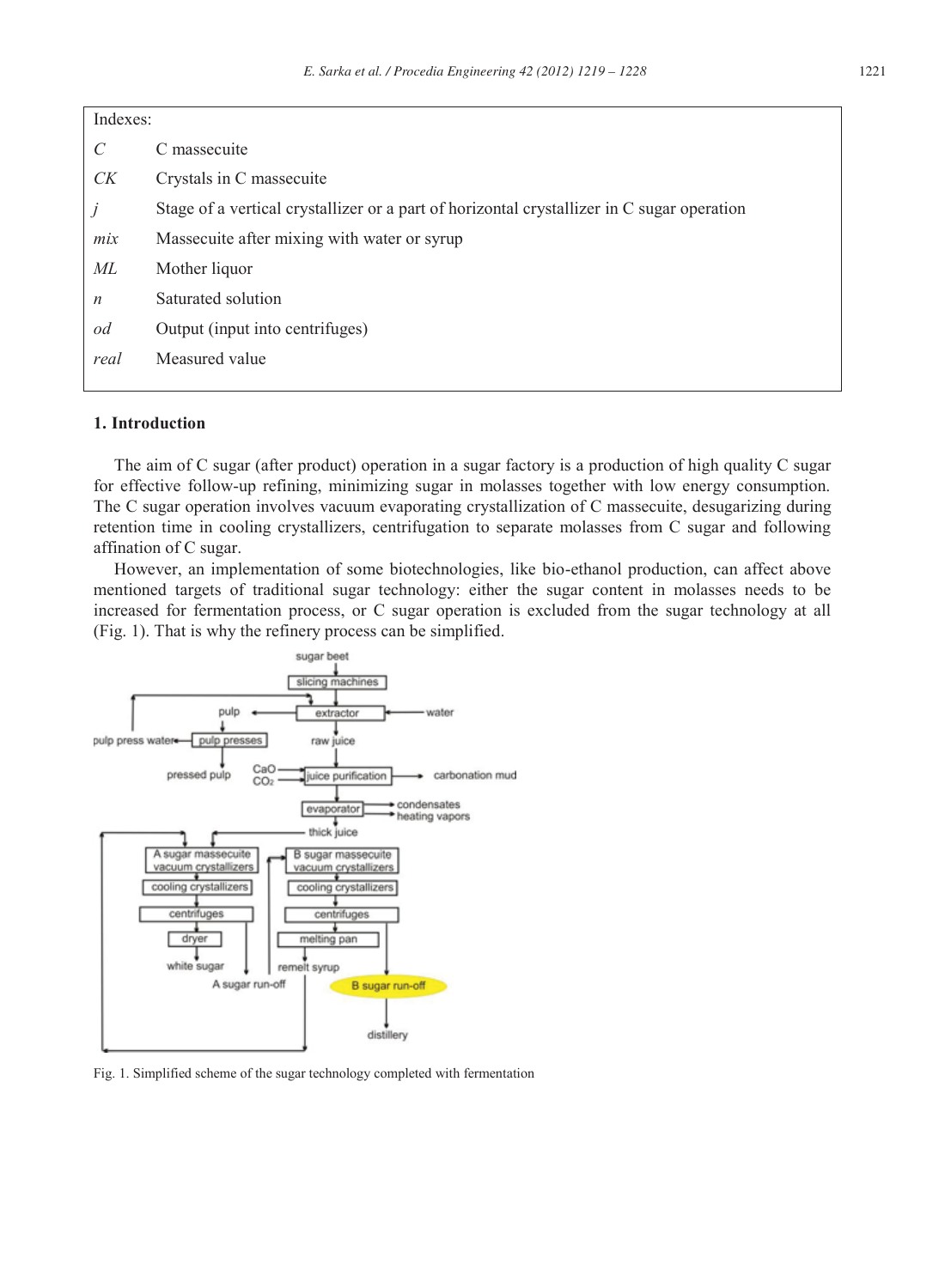Similarly, the aims of subsequent chromatography for molasses desugarization can be affected as well. One of the outputs from a chromatography separation is a product of higher purity and desired colour, therefore it is not always necessary to increase non-sugars content in molasses (in other words, it is more effective to process molasses of higher purity).

The sugar residue in molasses could be, apart from the sugar beet quality, also affected by all technological steps during sugar production, especially by improper technology design and control of individual operations. Minimizing sugar content in molasses requires:

- steady flow of C massecuite into a battery of cooling crystallizers and its uniform quality (homogenous size of crystals, purity and dry substance),
- suitable supersaturation in cooling crystallizers by adjusting temperature in cooling crystallizers,
- lower viscosity of mother liquor for high quality centrifugation of C massecuite.

## **2. Influence of vacuum evaporating crystallization on C sugar operation**

Modern batch evaporating crystallizers are equipped with forced circulation of C massecuite and most of old-type crystallizers has been modernized by additional stirrers. More intensive circulation enables higher energy efficiency, reduces formation of conglomerates and improves the uniformity of crystals. Continuous evaporating crystallizers provide steady flow of massecuite into the C sugar operational unit thus increase the standard quality.

Most common mistakes during evaporating crystallization of C massecuite are improper seeding, too low or too high massecuite purity, unsatisfactory cleaning of an empty crystallizer with steam (sugar crystals remaining on the crystallizer's bottom can result in two different fractions of seed in C magma), incorrect setting of the computer system and also unprofessional work of the operational and laboratory staff. The purity of C massecuite affects crystal content and also following desugarizing [1]. Operating control of the end of evaporating crystallization e.g. by viscometers enables discharging at correct dry substance content.

#### **3. Viscosity adjustment in C sugar operational unit**

Magma entering the cooling crystallizers, where follow-up crystallization process is carried on, needs to be of optimal supersaturation and consistency. This is provided both by temperature control and dilution using dilution media.

If dry solid content of the massecuite is too high the consistency considerably increases in C sugar operation during the following desugarizing, which causes a loss of the Newtonian character and flow disturbances. On the other hand, if highly diluted, every 1 kg of extra water absorbs approximately 3 kg of sugar at the temperature  $45 - 50$  °C.

So called mixers equipped with in-line viscometers are used to adjust proper dry solid content of the massecuite. This way the uniformity of the product entering the C sugar operation is ensured. Recommended value of dry solid content of the massecuite entering the C sugar operation is  $92 - 93 \%$ [1]. This number was obtained from data evaluation of several C sugar operational units.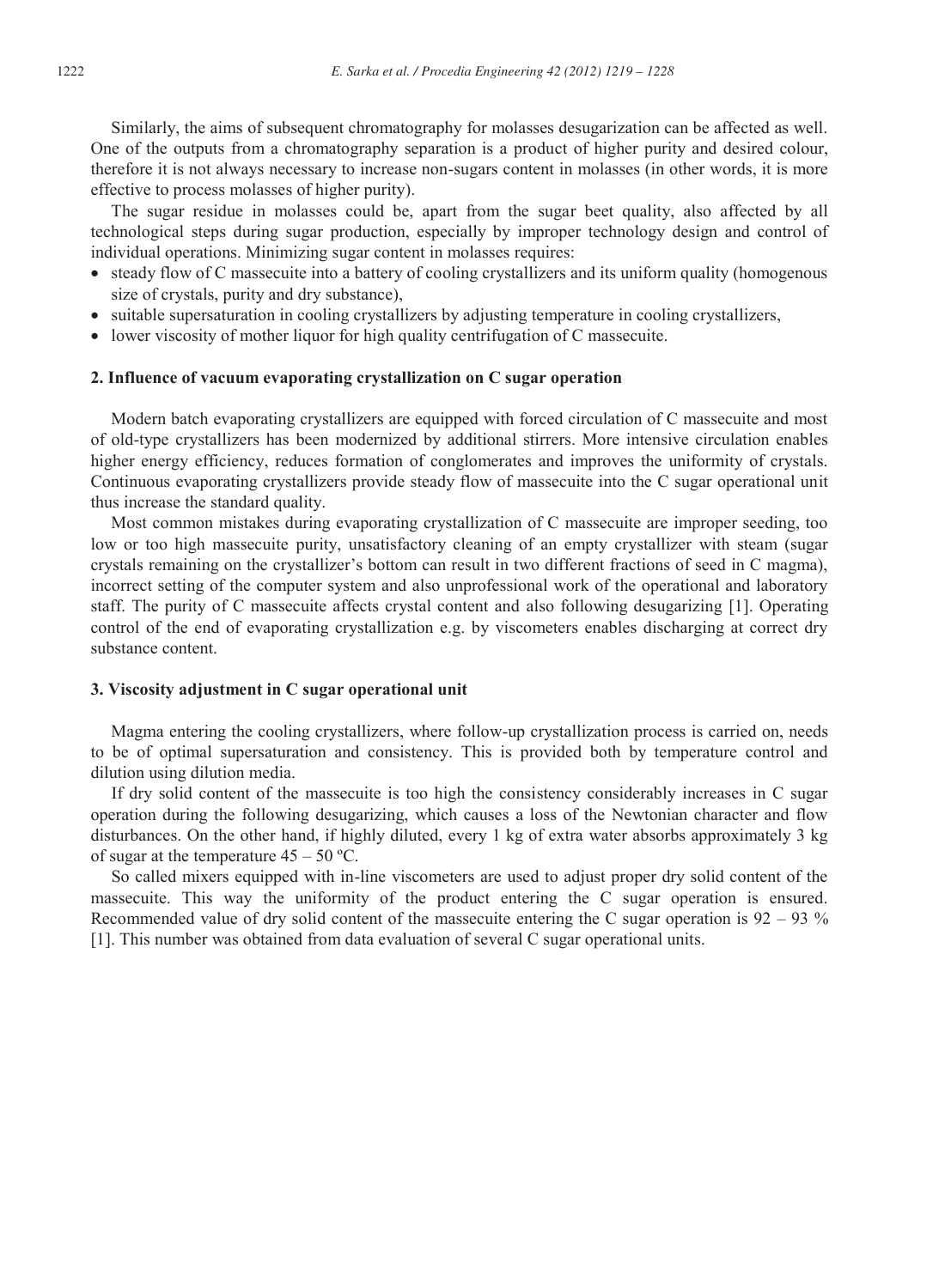#### **4. Temperature profile during cooling crystallization of C massecuite**

Crystallization rate can be controlled by temperature which affects coefficient of supersaturation. It also has a significant influence on the viscosity of mother liquor, and therefore the consistency of the massecuite. Cooling in a cascade of horizontal mixers is usually uncontrolled.

Horizontal continuous crystallizers equipped with heating and cooling elements enables full temperature control of C massecuite desugarizing. Thus these crystallizers are divided into independent individual sections where heating or cooling is realized.

The final temperature of the magma before centrifugation should be around 50 °C. An important parameter for desugarizing is the retention time which is related to the cooling rate in the crystallizer battery. Suitable cooling rate of the massecuite depends on supersaturation, Grut number, purity of the massecuite, temperature, viscosity of the mother liquor, crystal content, and viscosity of the massecuite.

#### **5. Separation of molasses**

Continuous or discontinuous centrifuges are used for separation of C magma. The main advantages of discontinuous centrifuges are lower crystal transfer into molasses, lower abrasion of screens and higher adaptability with regard to changing quality of massecuite [2]. On the other hand, continuous centrifuges are quiet, they enable to process massecuite of lower quality and have constant load of the electrical grid.

An important parameter for good separation is heating of the magma before centrifugation, since the reduced viscosity of mother liquor leads to better separation of crystalline and liquid phases. Therefore, it is suitable to use screens with perforations of 40  $\mu$ m and high open area (10 %) to ensure smooth passage of molasses through the screen [3].

#### **6. Model for C sugar (after product) operation**

To optimize the effect of cooling crystallization, a new static model was developed. The model involves balance equations for every stage (section) of C-sugar operation (see Fig. 2) and takes in account the balance of the sucrose ratio in liquid and solid phase. An addition of mixing media, such as syrup or water, into the crystallizer has been also considered.

A parameter  $Gr = Nc/W$  is of high importance for C sugar operation. Sucrose solubility in water is expressed by Herzfeld number *H<sub>0</sub>* (kg sucrose/kg water). Sucrose solubility in water containing non sugars ( $H_1$ ; kg sucrose/kg water) varies from the one in clean water. The ratio of  $H_1$  to  $H_0$  is called a coefficient of saturation Kn:

$$
H_1 = Kn \cdot H_0. \tag{1}
$$

In areas of higher *Gr*, there is a linear dependence of *Kn* on *Gr*:

$$
Kn = m \cdot Gr + b \tag{2}
$$

In case of C sugar desugarizing in cooling crystallizers, the coefficient of supersaturation of mother liquor in the massecuite *Kp* is calculated according to:

$$
Kp = \frac{P_{ML}}{W_{ML} \cdot (m + b \cdot Gr_{ML}) \cdot H_0}
$$
\n<sup>(3)</sup>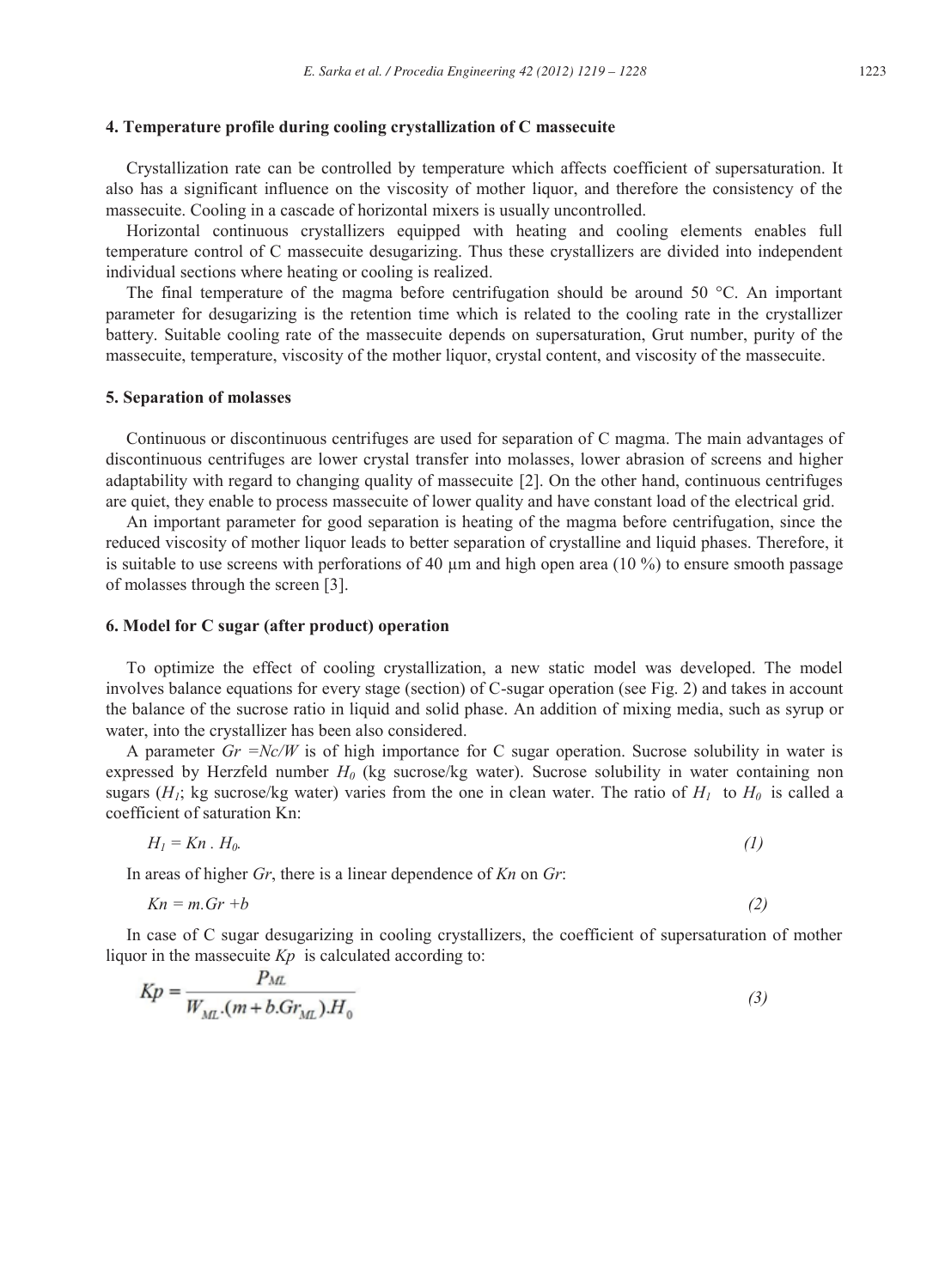The standard (effective) Grut number of molasses *Gre* (i.e. Grut number to obtain normal purity of molasses) is calculated according to Wagnerowski [4]:

$$
Gr_e = \frac{b.(1 - 0.01.Q_n)}{0.01.Q_n.(m + \frac{1}{Kp_{od}.H_{0,od}}) - m}
$$
\n(4)

where  $K_{p_{od}}(1)$  is a coefficient of supersaturation of output massecuite (value of 1.07 is considered).

An optimal dry substance content of massecuite for given Grut number depends on purity quotient, due to the relation:  $\sim$ 

$$
S_{eC} = \frac{100.Gr_e}{1 + Gr_e - Q_C / 100} \tag{5}
$$

This formula is valid for every operational stage in the crystallizer battery. The amount of added syrup can be optimised according to calculated  $S_{eCmixj}$  value, on the basis of the difference between the optimal and calculated dry substance content:

$$
\Delta S_j = S_{\text{Cmi}j} - S_{\text{eCmi}j}.
$$
\n<sup>(6)</sup>

Viscosity of mother liquor after mixing medium addition at the temperature *t (°C),* likewise the viscosity of the saturated solution  $\mu$  (Pa.s), is approximated according to Kaganov [5] using the equation:

$$
log \mu = x \cdot [2440/(t_{ML} + 68) - 6.68] - 2.7 \tag{7}
$$

where  $t_{ML}$  *(°C)* is a temperature of massecuite and *x* is a formal molar fraction of dry substances defined as:

$$
x = \frac{S_{ML}}{1900 - 18.S_{ML}}
$$
 (8)

where  $S_{ML}$  (%) is dry substance content in mother liquor.

The crystallization rate  $v_j(g/(m^2,min))$  in a stage *j* is calculated according to the formula suggested by Wagnerowski [4,6]:

$$
v_j = \kappa H_{0,j} K n_j \cdot (K p_j - 1) . T_j / [0, 25(\mu_{ML,j} + \mu_{n,j})^2], \tag{9}
$$

where  $\kappa$  is constant,  $\mu_{ML,j}$  is viscosity of mother liquor (Pa.s),  $\mu_{n,j}$  is viscosity of saturated solution at the crystal's face (Pa.s) and  $T_j$  is thermodynamic temperature (K).

Weight increase of crystal mass  $\Delta m_i$  (t/h) in a stage *j* is calculated:

$$
\Delta \dot{m}_j = 0.001 \mathcal{N}_j \mathcal{A}_j,\tag{10}
$$

where  $A_j$  ( $m^2$ ) is interfacial surface area of crystals in the massecuite, which depends on specific surface area  $a_j$  (m<sup>2</sup>/kg) and mass flow rate of crystals in the massecuite:

$$
A_j = a_j . \dot{m}_{\text{Cmixj}} . \tag{11}
$$

where  $\tau$ <sup>*j*</sup> (min) is time delay in the stage *j* determined by:

$$
\tau_j = m_j / \dot{m}_{Cmixj},\tag{12}
$$

where  $m_i(t)$  is the weight content of a crystallizer *j*.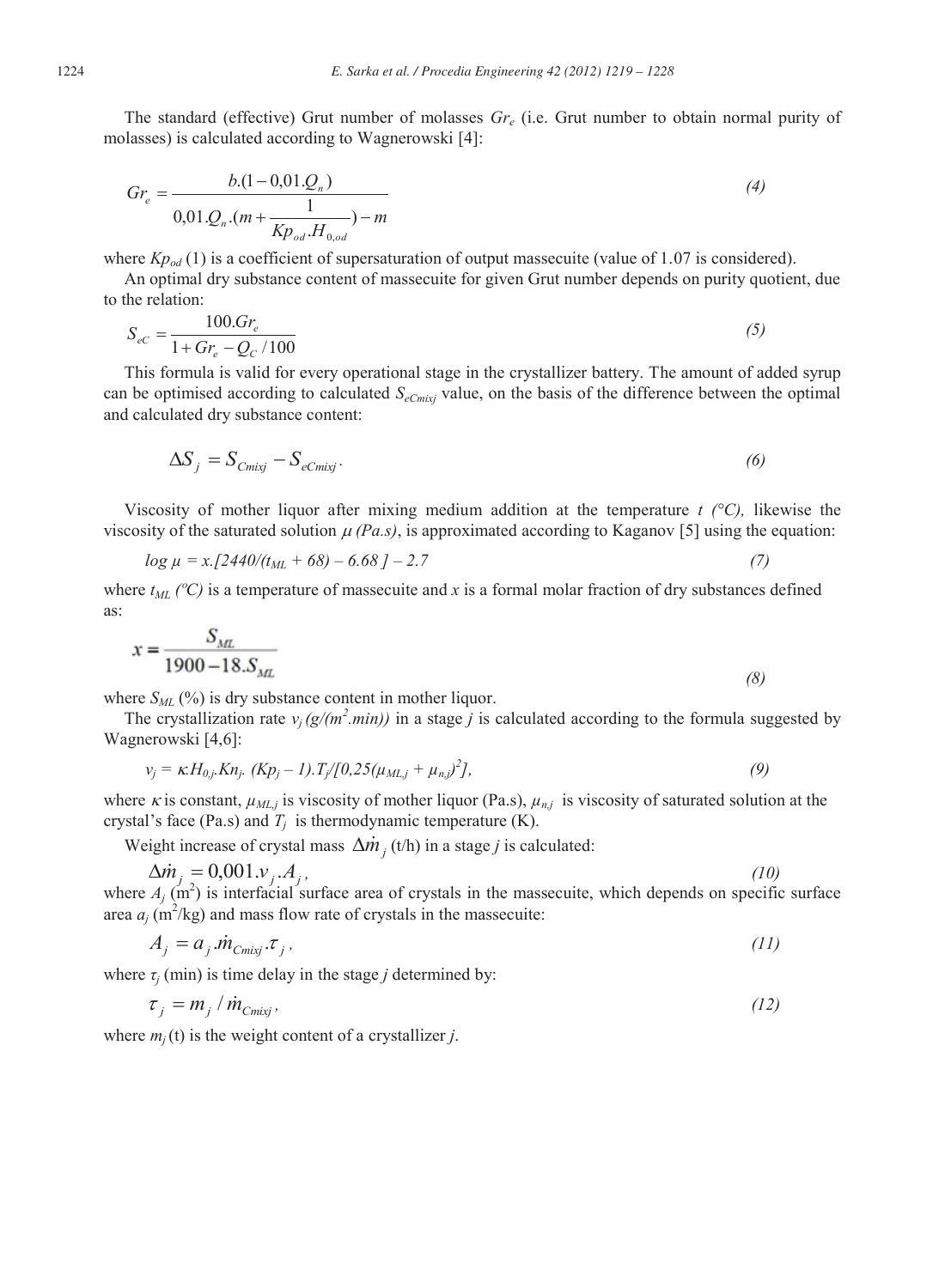The specific surface area *a* of crystals in the input massecuite depends on average length according to the following equation [7]:

$$
a = 4.21.103/L
$$
 (13)

where *L* (mm) is an average length of crystals entering the C sugar operation, therefore:

$$
a_{j} = 4,21.10^{3} \cdot \frac{\left(\frac{\dot{m}_{CKj}}{\dot{m}_{CK0}}\right)^{2/3}}{L},
$$
\n(14)

where  $\dot{m}_{CK0}$  (t/h) is mass flow rate of crystals entering into the C sugar operation.

The input parameters of this model are:

- coefficients  $m$ ,  $b$  from the Polish test [8] see equation (2),
- temperatures measured in individual stages of cooling crystallization including the outlet temperature,
- x dry substance contents and purities of massecuites and mother liquors in individual crystallizers (*Sjreal, Qjreal*).
- temperatures, purities and dry substance contents of added media (syrup, water), their possible inputs into crystallization stages,
- $\bullet$  average length of crystals entering into the C sugar operation,
- weight contents of individual crystallizers.

The optimisation of individual crystallizers is calculated (Fig. 2).

The optimising parameter for every stage to describe the current state is a parameter:<br>  $\frac{2}{(8-8)^2 + (Q-2)^2}$ 

$$
(S_{Cmixj} - S_{\text{jreal}})^2 + (Q_{Cmixj} - Q_{\text{jreal}})^2,
$$

Simultaneously, the sum of these parameters for the whole system is tested. This computation provides both the real data of syrup (or water) addition into individual sections and also specifies the constants.



Fig. 2. The model of the crystallization process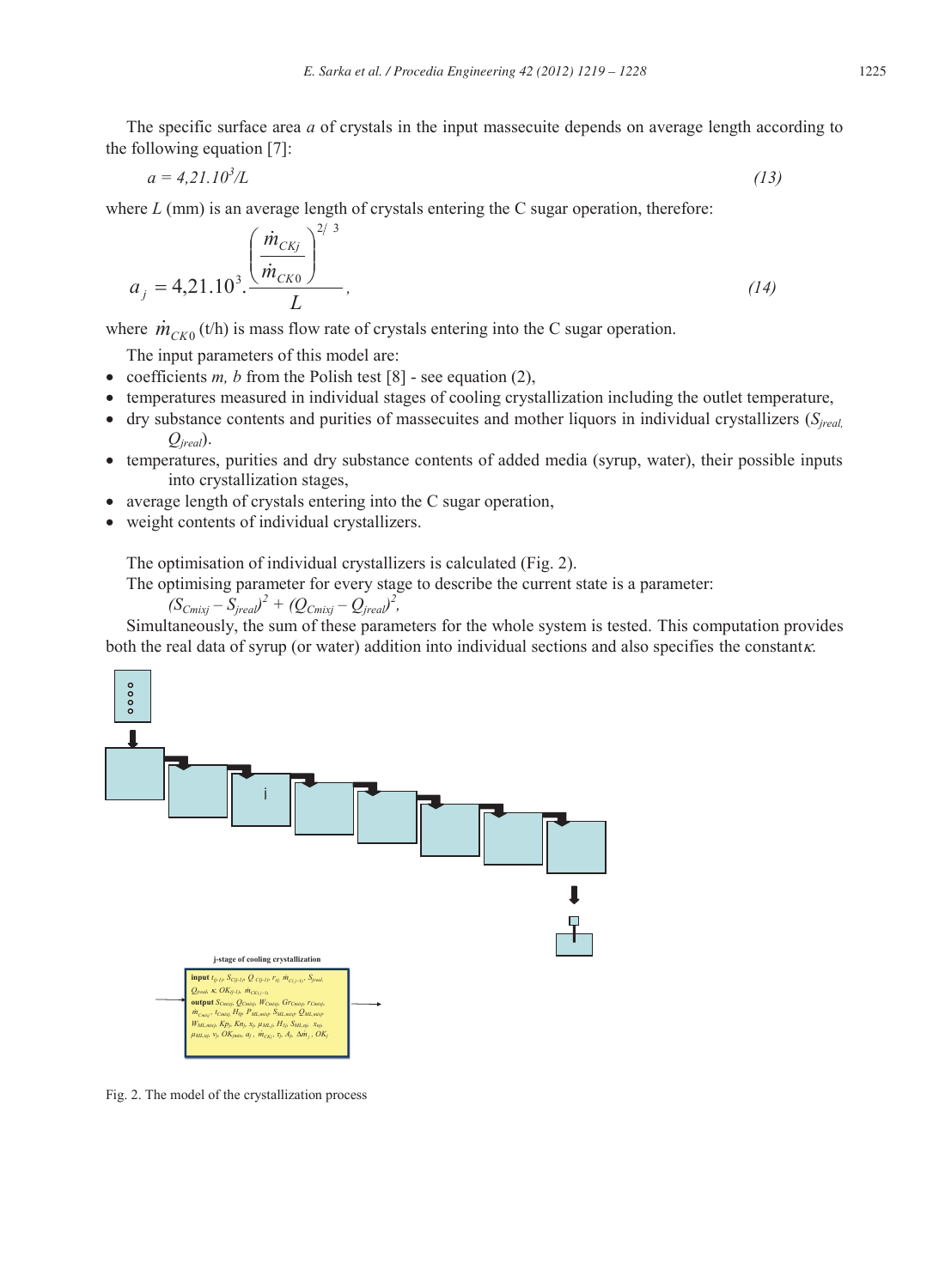The model was verified practically in three Czech sugar factories.

# **8. Molasses utilisation**

Molasses is applied in many food or non-food processes because of high content of nitrogenous compounds, carbohydrates and its sweet taste. Molasses is traditionally used in fermentation technologies to produce ethanol and for production of animal feed. Sweet taste of molasses is applied also in bait treatments to capture free-ranging animals [9] or in multinutritional pellets for the control of parasites for animals [10].

Ethanol obtained by molasses fermentation is used for food purposes. Nowadays, the production of ethanol fuel and ETBE (ethyl-tert butyl ether) is gaining an attention [11]. Fermentation treatment of molasses to produce baker´s yeast or proteins is also tightly connected with ethanol production.

Other applications of molasses are:

- a) partial or complete decomposition of molasses using SMB chromatography [12],
- b) substrate for enzymes or co-enzymes bio-production,
- c) for production of amino acids and their salts, nitrogen-free organic acids and betaine using isolation or fermentation techniques,
- d) carbon source for biological metal-leaching, biodegradation of pollutants in waste waters, e.g. biotreatment of trinitrotoluene, carbofuran and xenobiotic compounds, or remediation of contaminated soil [13,14],
- e) biosurfactant and bioemulsifiers production,
- f) ephedrine production [15],
- g) molasses-based material for de-icing of roads,
- h) binder of catalyst granules [16],
- i) production of biogas in sugar plant's waste water treatment [17], biohydrogen [18] and butanol fuel [19] for energetic purposes,
- j) carbon source for denitrification of waste waters [20],
- k) material for liquefaction of lignite where a mixture of ground lignite and molasses is treated at  $350 - 425$  °C in a nitrogen atmosphere [21],
- l) substrate for biopolymers production, e.g. bacteria *Ralstonia eutropha* is known as a microorganism for production of polyhydroxybutyrates,
- m) part of fermentation medium for feather degradation [22],
- n) antibiotics and vitamins production, especially vitamin B12 [23],
- o) aceton-butanol fermentation [24],
- p) manufacture of fatty acid esters[25],
- q) production of microalgae for food and energetic purposes in a molasses-containing medium,
- r) part of microbial agent for disease and pest control in leafy vegetable [26],
- s) glycerine production [27].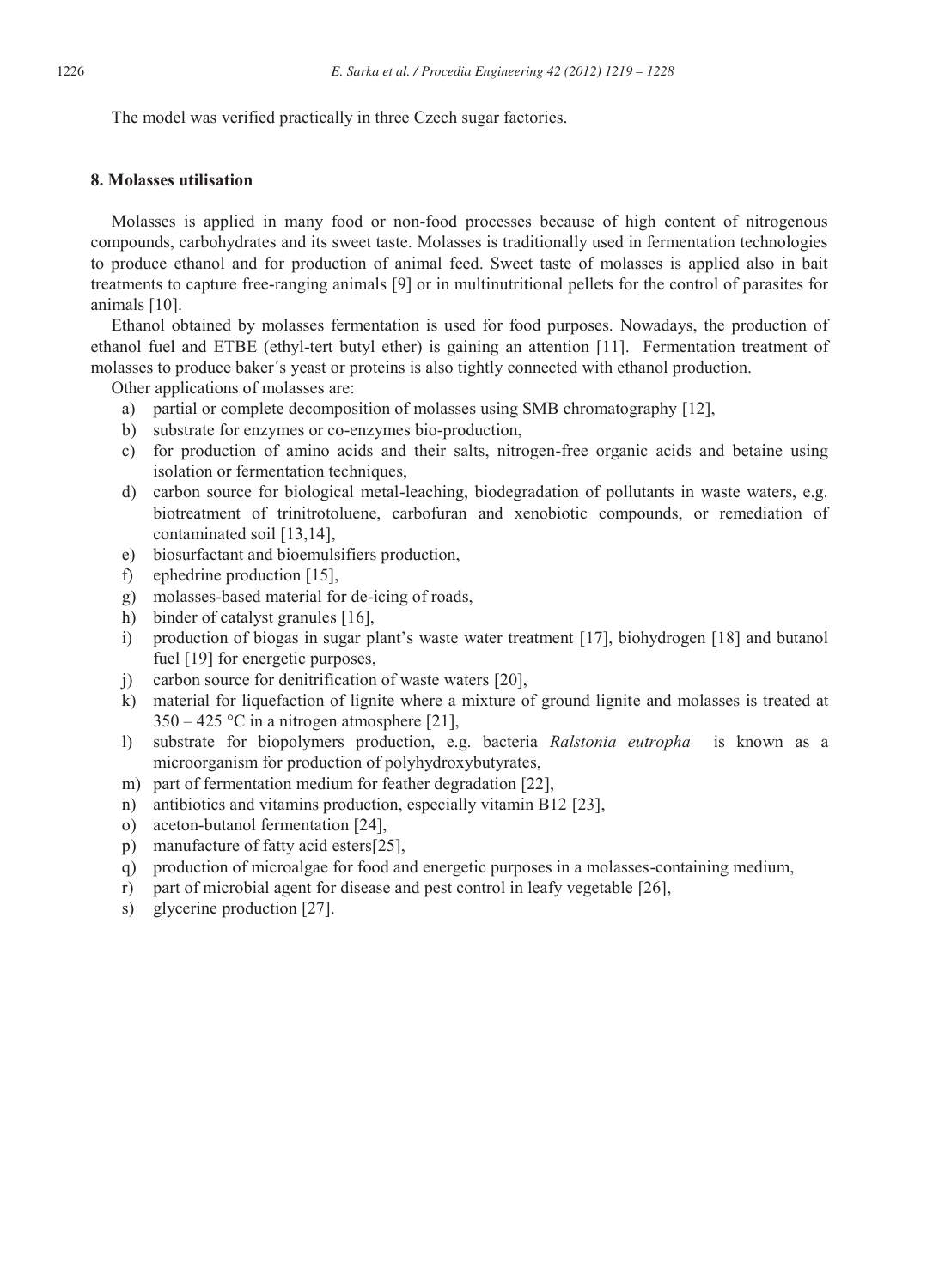#### **9. Conclusion**

Molasses is mainly used in fermentation technologies to produce ethanol (nowadays as ethanol fuel production) or in agriculture as feed. It can also be applied as a raw material in further biotechnologies, as a source of nitrogen compounds (e.g. amino acids, betain), as an activator for microbial elimination of toxic products from waste water or soil, or as an additive in veterinary products, and many others.

In the traditional sugar technology where no ethanol fuel production is implemented, the recoverable sugar content in molasses should be minimal. Therefore, the paper presents a mathematical model of crystallization to optimise the C sugar operation. The described model has been verified practically in three Czech sugar factories.

## **Acknowledgements**

This research was supported by the Research Intention "Theoretical Fundaments of Food and Biochemical Technologies" of MSMT CR, No. MSM 6046137305.

# **References**

[1] Šárka E, Valter V, Tichá B, Gebler J. Možnosti zlepšení zadinové práce. *Listy cukrov a řep* 1997;**113**:113-116.

[2] Eichhorn H. Separation of the crystals from the mother liquor in cntrigugals. In: van der Poel PW, Schiweck H, Schwartz T, editors. *Sugar Technology. Beet and Cane Sugar Manufacture,* Berlin: Verlag Dr. Albert Bartens KG; 1998. p. 829-860.

[3] Hassanein S. Snižování ztrát cukru v melase. *Listy cukrov a řep* 1992;**108**:146-152.

[4] Wagnerowski K. Racjonalizowanie procesu wyczerpywania melasu a problem optymalnego przesycenia. *Gaz cukrown* 1982; **90**:84-87.

[5] Kaganov IN. Vyazkosť sakharnych rostvorov. *Sachar Prom* 1949;**23**:23.

[6] Wagnerowski K. Problem optymalnej temperatury koncowej procesu wyczerpywania melasu. *Gaz cukrown* 1982;**90**:164- 168.

[7] Bubník Z, Kadlec P. Krystalizační rychlost sacharózy. *Listy cukrov* 1988;**104**:174-182, 201-210.

[8] Friml M, Tichá B.:*Laboratorní kontrola cukrovarnické výroby. Part B. Speciální metody.* 1st ed. Praha: VÚPP-STIPP; 1988.

[9] Barrett MA, Morano S, Delgiudice GD, Fieberg J. Translating bait preference to capture success of northern white-tailed deer. *J Wildlife Manag* 2008;**72**:555-560.

[10] Aguilar JAC, de Gives PM, Lopez-Arellano ME, Hernández EL. Evaluation of multinutritional pellets containing Duddingtonia flagrans chlamydospore for the control of ovine haemonchosis. *Animal Biodivers Emerg Diseases: Predict and Prevent Book Series: Annals New York Acad Sci* 2008;**1149**:161-163.

[11] Mužíková Z, Pospíšil M, Šebor G. Využití bioethanolu jako pohonné hmoty ve formě paliva E85. *Chem. Listy*  2010;**104**:677-683.

[12] McGillivray T, Groom D, Jarski H, Heggens J. Molasses desugarization extract: Resolution of problems associated with processing extract. *Zuckerind* 2009;**134** 540-547.

[13] Yasin M, Shah AA, Hameed A. *et al*. Use of microorganisms for the treatment of trinitrotoluene (TNT) containing effluents. *J Chem Soc Pakistan* 2008;**30**:442-448.

[14] Bertin L, Capodicasa S, Occulti F, Girotti S, Marchetti L, Fava F. Microbial processes associated to the decontamination and detoxification of a polluted activated sludge during its anaerobic stabilization. *Water Res* 2007;**41**:2407-2416.